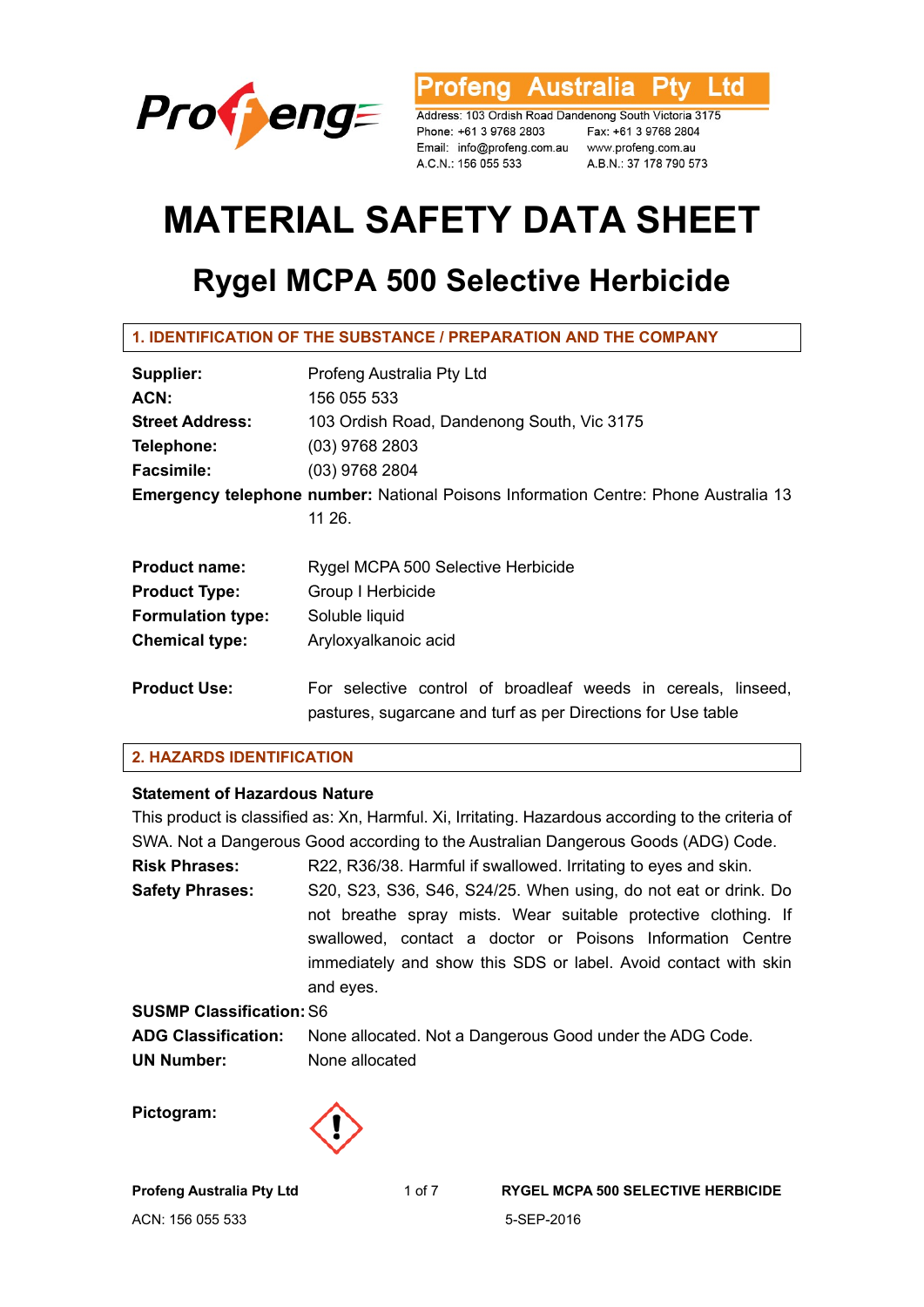

**Australia** L td ofena

Address: 103 Ordish Road Dandenong South Victoria 3175 Phone: +61 3 9768 2803 Email: info@profeng.com.au www.profeng.com.au A.C.N.: 156 055 533

Fax: +61 3 9768 2804 A.B.N.: 37 178 790 573

| <b>Signal word</b>                | Warning                                                                  |
|-----------------------------------|--------------------------------------------------------------------------|
| Hazard statement(s)               |                                                                          |
| H315                              | Causes skin irritation                                                   |
| H <sub>320</sub>                  | Causes eye irritation                                                    |
| <b>Precautionary statement(s)</b> |                                                                          |
| P <sub>264</sub>                  | Wash contacted areas thoroughly after handling.                          |
| P370+P378                         | Not combustible. Use extinguishing media suited to burning<br>materials. |
| P <sub>501</sub>                  | Dispose of contents/ container to an approved waste disposal<br>plant    |

|  | <b>3. COMPOSITION / INFORMATION ON INGREDIENTS</b> |  |
|--|----------------------------------------------------|--|
|  |                                                    |  |

| <b>Chemical Entity</b>        | <b>CAS No</b> | <b>Proportion</b> |
|-------------------------------|---------------|-------------------|
| MCPA (present as the          | $94 - 74 - 6$ | $500$ g/L         |
| dimethylamine salt)           |               |                   |
| Other ingredients (considered |               | <b>Balance</b>    |
| non-hazardous)                |               |                   |

#### **4. FIRST AID MEASURES**

**Inhalation** Remove affected person to fresh air until recovered. If symptoms develop or persist, seek medical advice.

**Ingestion** Rinse mouth and then drink plenty of water. Do not give anything by mouth to a semi-conscious or unconscious person. If swallowed do NOT induce vomiting; seek medical advice immediately and show this container or label or contact the Poisons Information Centre on 13 11 26 (Aust). Make every effort to prevent vomit from entering the lungs by careful placement of the patient.

**Skin** Wash affected areas thoroughly with soap and water. Remove contaminated clothing and launder before re-use.

**Eye** If in eyes, hold eyelids open and wash with copious amounts of water for at least 15 minutes. Seek medical advice immediately.

**First Aid Facilities** If poisoning occurs, contact a doctor or Poisons Information Centre on 13 11 26

(Australia).

**Advice to Doctor** Treat symptomatically.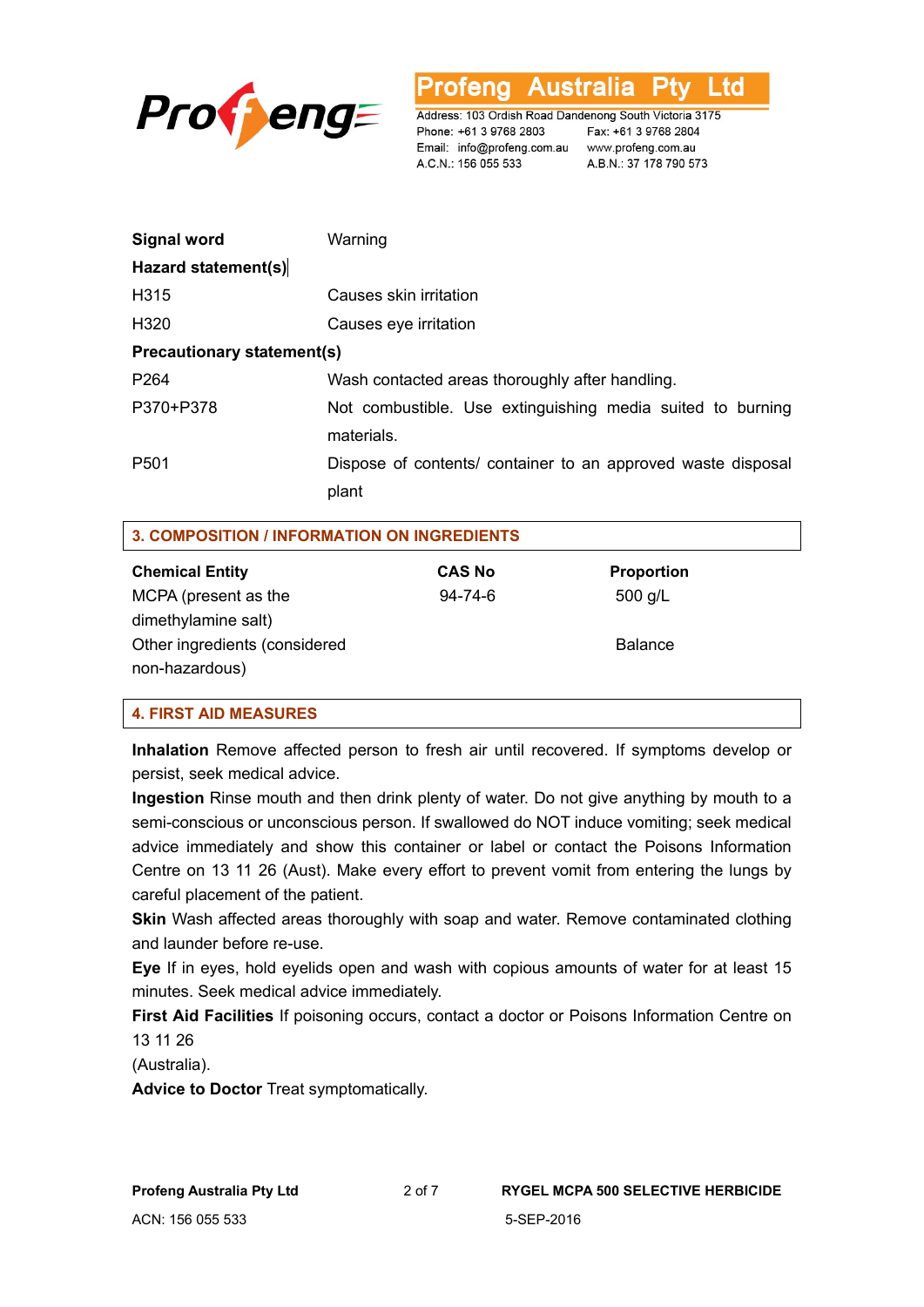

Australia L td

Address: 103 Ordish Road Dandenong South Victoria 3175 Phone: +61 3 9768 2803 Email: info@profeng.com.au A.C.N.: 156 055 533

Fax: +61 3 9768 2804 www.profeng.com.au A.B.N.: 37 178 790 573

#### **5. FIRE-FIGHTING MEASURES**

**Extinguishing Media** If involved in a fire, the product will not burn. Choose extinguishing media to suit the burning material.

#### **Hazards from Combustion Products**

May emit toxic fumes of hydrogen chloride or phosgene if involved in fires or exposed to extreme heat.

#### **Special Protective Equipment for fire fighters**

Breathable air apparatus should be worn when fighting a fire in which this product is involved.

**Specific Hazards** Considered low risk due to water content, however upon evaporation of water the product is combustible.

**Hazchem Code** None Allocated

# **6. ACCIDENTAL RELEASE MEASURES**

**Spills & Disposal** Contain spill and absorb with clay, sand, soil or proprietary absorbent (such as vermiculite). Collect spilled material and waste in sealable open-top type containers for disposal. On-site disposal of concentrate is not acceptable.

**Personal Protection** For appropriate personal protective equipment (PPE), refer Section 8. **Clean-up Methods - Large Spillages** 

Place damaged containers in recovery bins (if available) and return to manufacturer. If large liquid spills occur, attempt to recover as much spilt material from sumps and bunded areas before absorbing remaining material into vermiculite or other absorbent.

#### **Environmental Precautions**

This product is a herbicide and spills can damage crops, pastures and desirable vegetation.

# **7. HANDLING AND STORAGE**

**Precautions for Safe Handling:** Will irritate the eyes. May irritate the nose and throat. Repeated exposure may cause allergic disorders. Avoid contact with eyes and skin. When opening the container, preparing spray and using the prepared spray, wear cotton overalls buttoned to the neck and wrist (or equivalent clothing) elbow-length PVC or nitrile gloves and face shield or goggles. If product in eyes, wash it out immediately with water. Wash hands after use. After each day's use, wash gloves, face shield or goggles and contaminated clothing.

**Conditions for Safe Storage:** Do not store the product in galvanised steel or unlined steel containers, as the product may react to produce hydrogen gas, which in turn could form a highly combustible gas that could explode if ignited by an open flame, or spark, lighted cigarette, etc. DO NOT store near (or allow to contact) fertilizers, fungicides or pesticides. Store in the closed, original container in a cool, well-ventilated area. DO NOT store for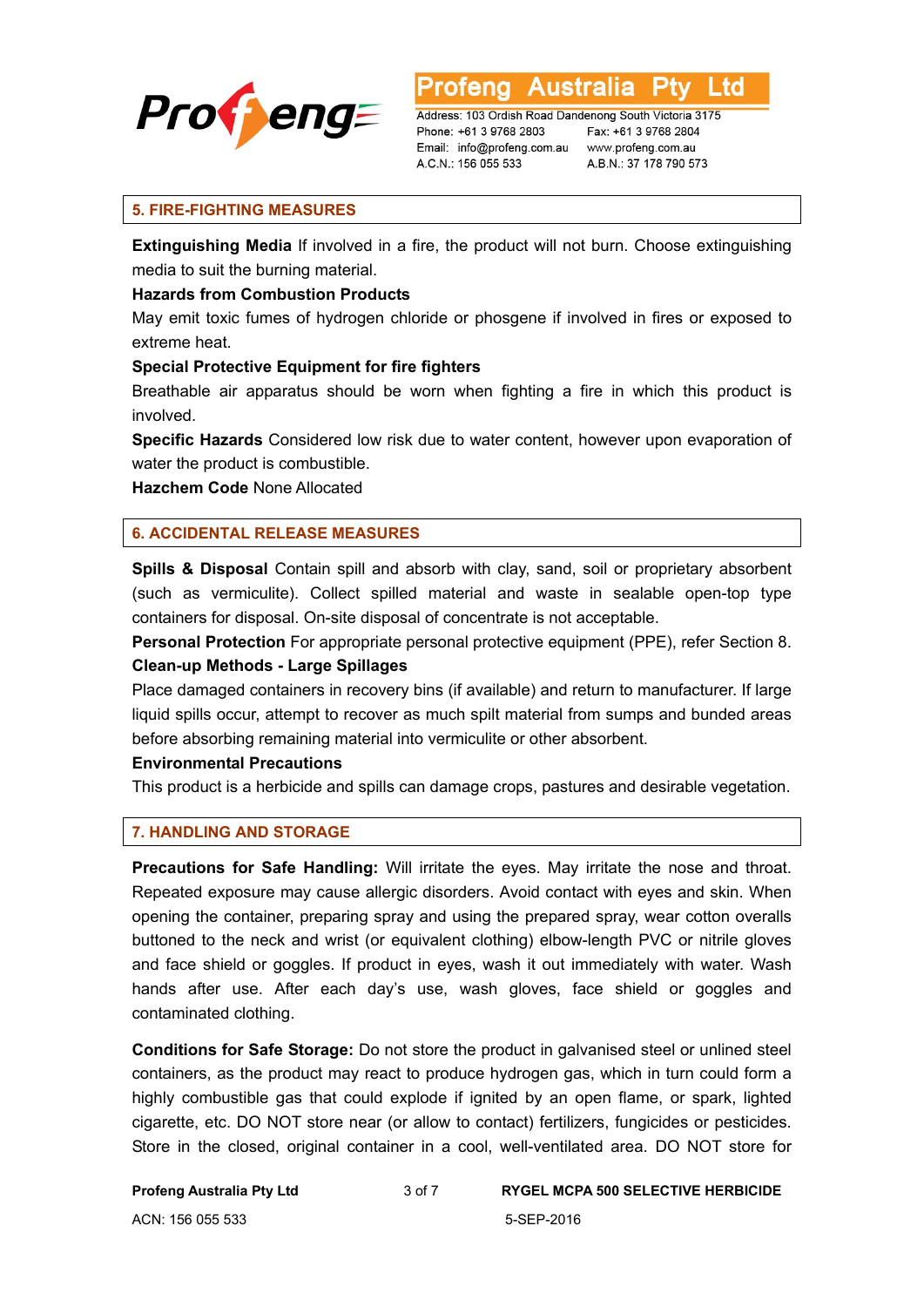

**Australia** L td fena

Address: 103 Ordish Road Dandenong South Victoria 3175 Phone: +61 3 9768 2803 Email: info@profeng.com.au www.profeng.com.au A.C.N.: 156 055 533

Fax: +61 3 9768 2804 A.B.N.: 37 178 790 573

prolonged periods in direct sunlight. Not classified as a Dangerous Good. This product is a Schedule 5 Poison (S5) and must be stored, transported and sold in accordance with the relevant Health Department regulations.

# **8. EXPOSURE CONTROLS/PERSONAL PROTECTION**

# **National Exposure Standards**

No exposure standards have been set for this product or the active ingredients.

**Engineering Controls** Handle in well ventilated areas, generally natural ventilation is adequate.

# **Personal Protective Equipment**

When opening the container, preparing spray and using the prepared spray wear cotton overalls buttoned to the neck and wrist and a washable hat, elbow-length rubber gloves and face shield or goggles.

**Hygiene Measures** After use and before eating, drinking or smoking, wash hands, arms and face thoroughly with soap and water. After each day's use, wash contaminated clothing and safety equipment.

# **9. PHYSICAL AND CHEMICAL PROPERTIES**

| Form                                                                             | Liquid                  |  |
|----------------------------------------------------------------------------------|-------------------------|--|
| Appearance                                                                       | Clear, red-brown liquid |  |
| Odour                                                                            | Ammonia like odour      |  |
| <b>Solubility in Water</b>                                                       | Soluble in water        |  |
| <b>Specific Gravity</b>                                                          | 1.133                   |  |
| pH Value                                                                         | 8-9                     |  |
| <b>Vapour Pressure</b>                                                           | Negligible              |  |
| <b>Volatile Component</b>                                                        | 36%                     |  |
| <b>Octanol/Water Partition Coefficient Kow Log P is -0.71 at pH7 (MCPA acid)</b> |                         |  |
| <b>Flash Point</b>                                                               | None                    |  |
| <b>Flammability</b>                                                              | Not flammable           |  |
| <b>Other Information</b>                                                         | pKa is 3.07             |  |

# **10. STABILITY AND REACTIVITY**

**Chemical Stability** Stable under normal conditions.

**Hazardous Polymerization** Hazardous polymerisation is not possible.

# **Incompatible Materials**

Reaction of the concentrate or spray mix with acids will precipitate solid MCPA acid and largely de-activate the product and cause blockages in spray equipment. The addition of a strong alkali such as caustic soda will cause release of dimethylamine vapour. Dimethylamine is moderately toxic,  $LD_{50}$  (oral, rat) is 700 mg/kg and a TLV of 10

#### **Profeng Australia Pty Ltd** 4 of 7 **RYGEL MCPA 500 SELECTIVE HERBICIDE**

ACN: 156 055 533 5-SEP-2016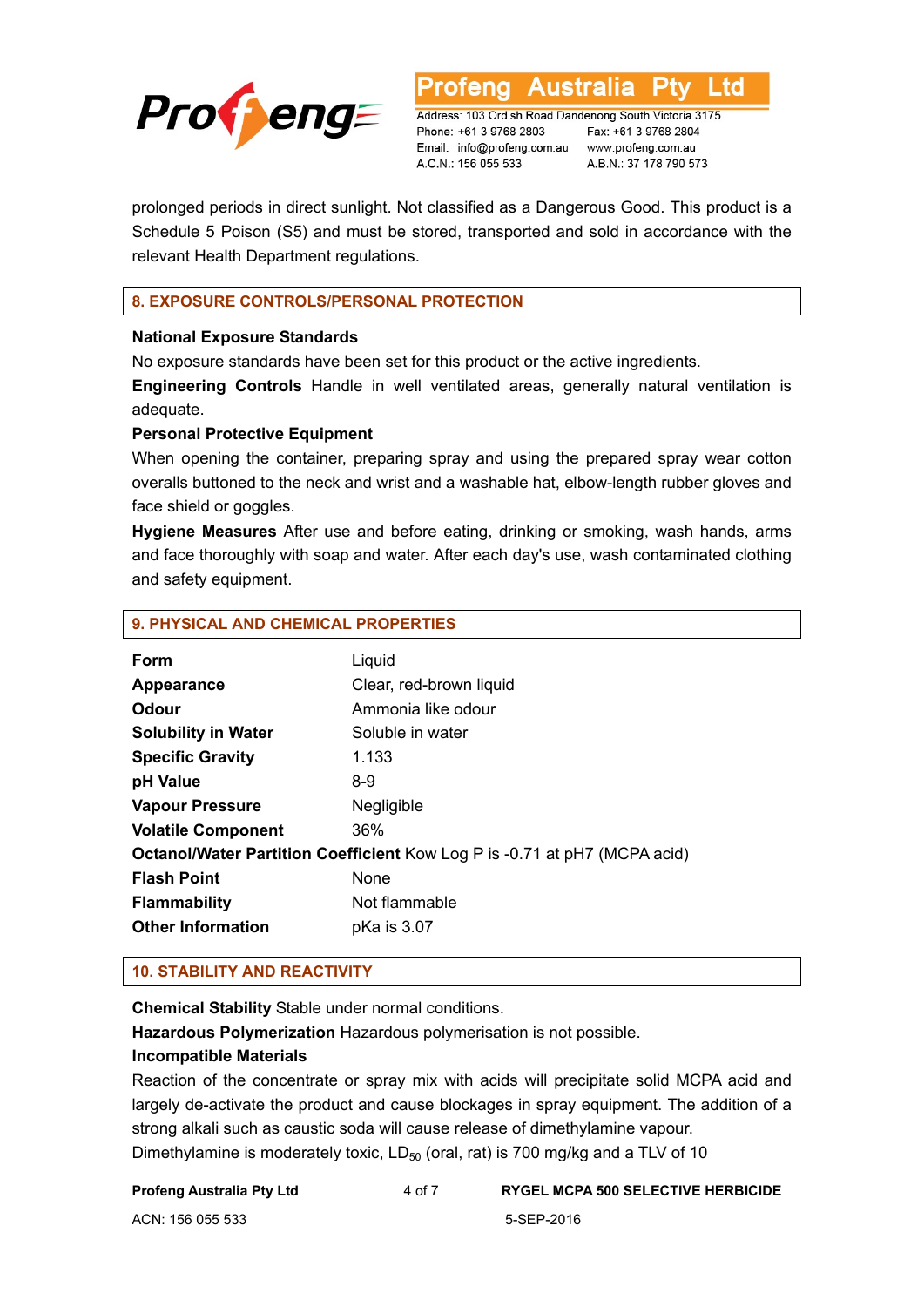

L td **Australia** 

Address: 103 Ordish Road Dandenong South Victoria 3175 Phone: +61 3 9768 2803 Email: info@profeng.com.au www.profeng.com.au A.C.N.: 156 055 533

Fax: +61 3 9768 2804 A.B.N.: 37 178 790 573

ppm (TWA) has been set.

# **11. TOXICOLOGICAL INFORMATION**

#### **Toxicology Information**

No harmful effects are expected if the precautions on the label and this MSDS are followed. **Inhalation** The components of the product are of low volatility and no adverse effects are expected from handling the concentrate. A moderate hazard exists from inhalation of spray and care should be taken to avoid inhalation of spray mists.

**Ingestion** Not a likely route of exposure.

Amounts swallowed incidental to normal handling procedures and use are not expected to cause injury. However, swallowing of large amounts may cause injury. Ingestion of the concentrate in relatively large amounts can result in headache, nausea, lethargy, motor weakness and incoordination.

**Skin** Unless removed immediately, will cause irritation. Prolonged contact with the concentrate may result in absorption of MCPA in harmful amounts.

**Eye** The concentrate will cause severe irritation and possible damage unless washed off immediately.

**Chronic Effects** Liver and kidney damage has been noted in laboratory animals that have been fed excessive doses of MCPA.

**Carcinogenicity** The weight of the evidence is that MCPA is not carcinogenic.

**Acute Toxicity - Oral** The following data is for the active ingredient, MCPA dimethylamine salt.

LD<sub>50</sub> (rat) 1876 mg/kg

#### **Acute Toxicity - Dermal**

 $LD_{50}$  (rat) >2000 mg/kg

#### **Acute Toxicity - Inhalation**

 $LC_{50}$  (rat) (4hr) > 1.69 mg/L

**Eye Irritation** MCPA dimethylamine salt is a severe eye irritant.

**Skin Irritation** The product is a skin irritant.

**Skin Sensitisation** Product is not a skin sensitiser.

**Other Information** The Australian Acceptable Daily Intake (ADI) for MCPA for a human is 0.01 mg/kg/day, set for the public for daily, lifetime exposure. This is based on the NOEL of 1.1 mg/kg/day, the level determined to show no effects during long term exposure for the most sensitive indicators and the most sensitive species. (Ref: Comm. Dept. of Health and Ageing, 'ADI List', TGA, September 2005).

# **12. ECOLOGICAL INFORMATION**

**Mobility** Rapid degradation in soil prevents significant downward movement under normal conditions.

| <b>Profeng Australia Pty Ltd</b> |  |
|----------------------------------|--|
| ACN: 156 055 533                 |  |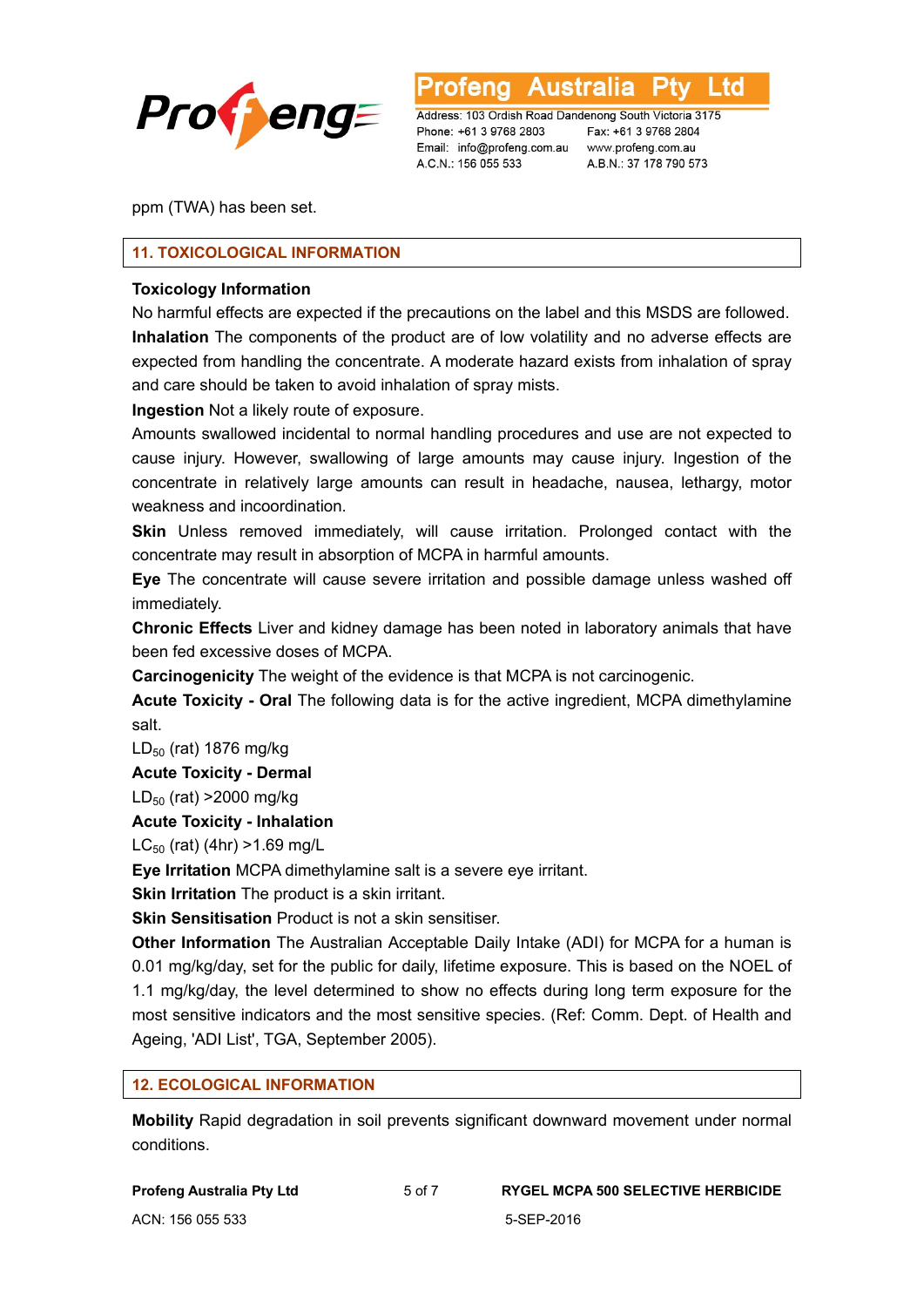

Australia L td

Address: 103 Ordish Road Dandenong South Victoria 3175 Phone: +61 3 9768 2803 Email: info@profeng.com.au www.profeng.com.au A.C.N.: 156 055 533

Fax: +61 3 9768 2804 A.B.N.: 37 178 790 573

#### **Known Harmful Effects on the Environment**

MCPA dimethylamine salt products do not appear to pose any threat to birds.

MCPA dimethylamine salt products do not appear to pose any threat to fish or other aquatic organisms other than in very high concentrations.

**Other Precautions** Do not contaminate dams, waterways or sewers with this product or the containers which have held this product.

**Environ. Protection** Spray drift can cause damage, read the label for more information.

#### **Acute Toxicity – Fish**

 $LC_{50}$  (96 hr) for rainbow trout is 50 mg/L for MCPA dimethylamine salt

# **Acute Toxicity - Daphnia**

 $EC_{50}$  (48 hr) for daphnia is >190 mg/L for MCPA dimethylamine salt.

**Acute Toxicity - Algae** LC50 for algae is >392 mg/L.

#### **Acute Toxicity - Other**

#### **Organisms**

Birds: Not toxic to birds.  $LD_{50}$  for bobwhite quail is 270 mg/kg Bees: Not toxic to bees.  $LD_{50} > 200$  ug/bee.

#### **13. DISPOSAL CONSIDERATIONS**

#### **Product Disposal**

On site disposal of the concentrated product is not acceptable. Ideally, the product should be used for its intended purpose. If there is a need to dispose of the product, approach local authorities who hold periodic collections of unwanted chemicals (ChemCollect).

#### **Container Disposal**

Do not use this container for any other purpose. Triple rinse containers, add rinsate to the spray tank, then offer the container for recycling/reconditioning, or puncture top, sides and bottom and dispose of in landfill in accordance with local regulations.

drumMUSTER is the national program for the collection and recycling of empty, cleaned, non returnable crop production and on-farm animal health chemical containers. If the label on your container carries the drumMuster symbol, triple rinse the container, ring your local Council, and offer the container for collection in the program.

If recycling, replace cap and return clean containers to recycler or designated collection point. If not recycling, puncture or shred and bury containers in local authority landfill. If no landfill is available, bury the containers below 500mm in a disposal pit specifically marked and set up for this purpose clear of waterways, desirable vegetation and tree roots. Empty containers and product should not be burnt.

#### **14. TRANSPORT INFORMATION**

It is good practice to separate this product from food, food related materials, animal feedstuffs, seed or fertilisers during transport.